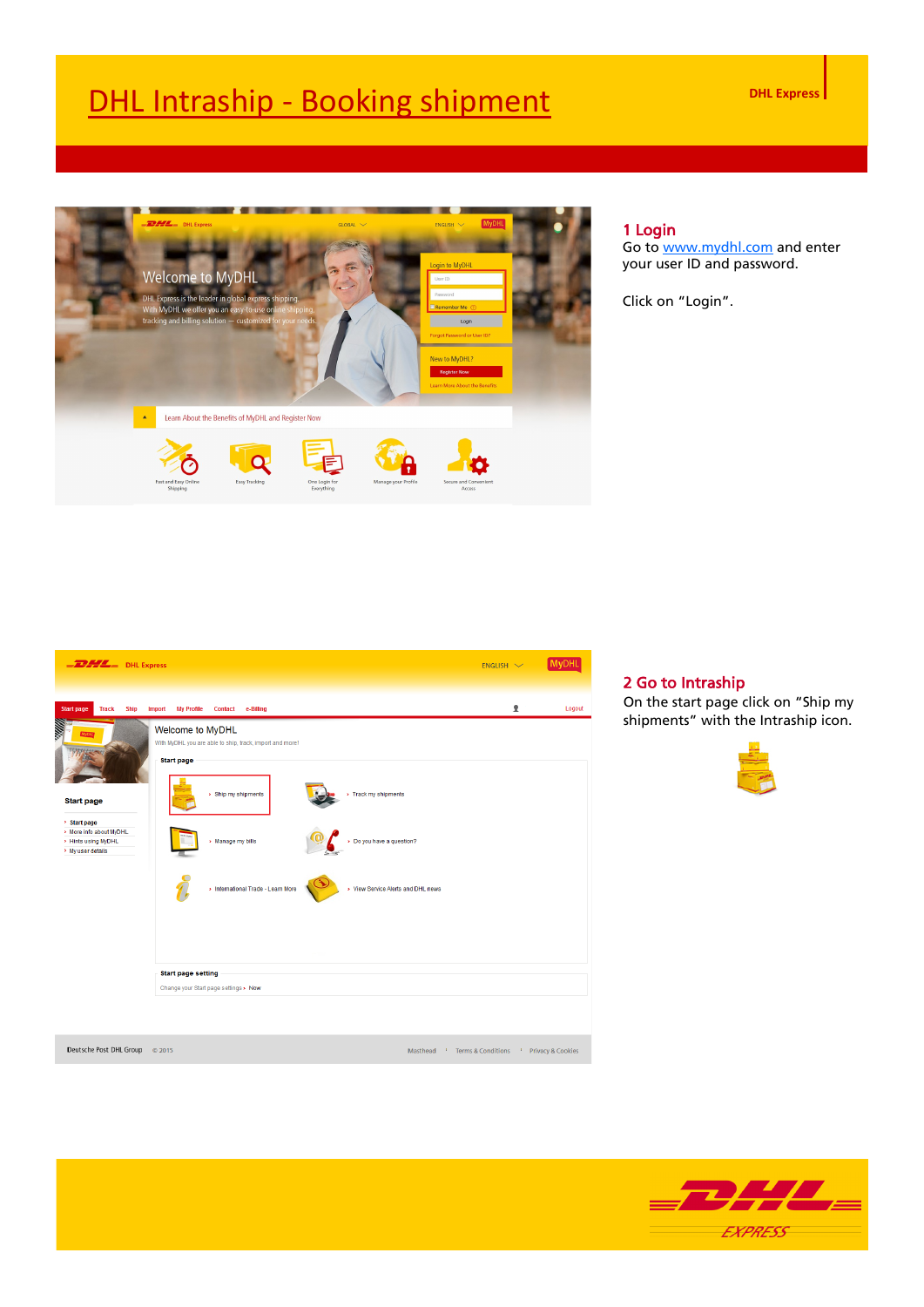| Help & advice                                | <b>Shipment Date from *</b> |                                                | 03/11/15                             |                          | 鼺                        |                                            | Shipment Date to *                 | 03/11/15       |             | m                   |
|----------------------------------------------|-----------------------------|------------------------------------------------|--------------------------------------|--------------------------|--------------------------|--------------------------------------------|------------------------------------|----------------|-------------|---------------------|
| Client ID:100                                |                             |                                                |                                      |                          |                          |                                            |                                    |                |             |                     |
| You are logged in as:                        | <b>Status</b>               |                                                | All                                  |                          | ᅱ                        |                                            | <b>Shipment No.</b>                |                |             |                     |
| $>$ Logout                                   | <b>Account number</b>       |                                                |                                      |                          | $\overline{\phantom{a}}$ |                                            | <b>Shipment Reference</b>          |                |             |                     |
| Logout in 12 min                             | Show all unprinted orders   |                                                | Search                               |                          |                          |                                            | <b>Piece Reference</b>             |                |             |                     |
| <b>DHL Parcel/DHL</b>                        |                             |                                                |                                      |                          |                          |                                            | <b>Show Deleted Shipments only</b> |                |             |                     |
| Freight: 026-324 6700                        |                             |                                                |                                      |                          |                          |                                            |                                    |                |             |                     |
| <b>DHL Express:</b><br>Support: 088-055 2828 | + More Search Options       |                                                |                                      |                          |                          |                                            |                                    |                |             |                     |
| <b>Customer Service:</b>                     | <b>Select All</b>           |                                                | <b>Deselect All</b>                  |                          | <b>Track</b>             |                                            | Print                              | <b>Delete</b>  |             |                     |
| 0800-0552                                    |                             |                                                |                                      |                          |                          |                                            |                                    |                |             |                     |
|                                              |                             |                                                |                                      |                          | Page 0<br>4.4            | of $0 \rightarrow \rightarrow \rightarrow$ |                                    |                |             | View $0 - 0$ of $0$ |
| <b>Shipment List Overview</b>                | ٠<br>ID ¢<br>¥              | Account<br>number<br>shipper $\Leftrightarrow$ | <b>Shipment</b><br>Date $\triangleq$ | Status $\Leftrightarrow$ | Service $\Rightarrow$    | $Receiver =$                               | User $\triangleq$                  | Shipment No. ≑ | <b>#Pcs</b> | <b>Options</b>      |
| <b>Create Shipment</b>                       |                             |                                                |                                      |                          |                          |                                            |                                    |                |             |                     |
|                                              |                             |                                                |                                      |                          |                          |                                            |                                    |                |             |                     |
| <b>Address Book</b>                          |                             |                                                |                                      |                          |                          |                                            |                                    |                |             |                     |
| End-Of-Day Manifest                          |                             |                                                |                                      |                          |                          |                                            |                                    |                |             |                     |
| <b>Rate Quote</b>                            |                             |                                                |                                      |                          |                          |                                            |                                    |                |             |                     |
|                                              |                             |                                                |                                      |                          |                          |                                            |                                    |                |             |                     |
| <b>Other Functions</b>                       |                             |                                                |                                      |                          |                          |                                            |                                    |                |             |                     |
|                                              |                             |                                                |                                      |                          |                          |                                            |                                    |                |             |                     |
| <b>Useful Links</b>                          |                             |                                                |                                      |                          |                          |                                            |                                    |                |             |                     |
| > Global Track & Trace                       |                             |                                                |                                      |                          |                          |                                            |                                    |                |             |                     |
| > DHL Web<br>> Client Information            |                             |                                                |                                      |                          |                          |                                            |                                    |                |             |                     |
| > General Information                        |                             |                                                |                                      |                          |                          |                                            |                                    |                |             |                     |
| > Email to DHL                               |                             |                                                |                                      |                          |                          |                                            |                                    |                |             |                     |
| > Order Supplies                             |                             |                                                |                                      |                          |                          |                                            |                                    |                |             |                     |
|                                              |                             |                                                |                                      |                          |                          |                                            |                                    |                |             |                     |
|                                              |                             |                                                |                                      |                          |                          |                                            |                                    |                |             |                     |

### 3 Create shipment

In the left menu, click on "Create shipment".

| <b>Help &amp; advice</b>                      | <b>Addresses</b><br>D          | <b>Services</b>                     |                          |                                      |                 |               |                          |
|-----------------------------------------------|--------------------------------|-------------------------------------|--------------------------|--------------------------------------|-----------------|---------------|--------------------------|
| Client ID:100                                 |                                |                                     |                          |                                      |                 |               |                          |
| You are logged in as:                         | <b>Shipper</b>                 | <b>Receiver</b><br>$\checkmark$     | $\overline{\phantom{0}}$ |                                      |                 |               |                          |
| $>$ Loqout                                    |                                |                                     |                          |                                      |                 |               |                          |
| Logout in 13 min                              | Indicates required field       |                                     |                          |                                      |                 |               |                          |
| <b>DHL Parcel/DHL</b>                         | <b>Shipper ID</b>              | <b>DHL</b>                          |                          | Contact <sup>*</sup>                 | Contact         |               |                          |
| Freight: 026-324 6700<br><b>DHL Express:</b>  | Company Name *                 | eCom                                |                          | Phone *                              | Phone           |               |                          |
| Support: 088-055 2828                         | Street* / House No             | <b>Street</b><br>H.                 |                          | <b>Mobile Phone</b>                  |                 |               |                          |
| Customer Service:<br>0800-0552                | <b>Address 2</b>               |                                     |                          | <b>Email Address *</b>               | email@email.com |               |                          |
|                                               | <b>Address 3</b>               |                                     |                          | Account number*                      | 19              | <b>EXPORT</b> | $\overline{\phantom{a}}$ |
|                                               | Country *                      | ▼<br>Netherlands, The               |                          | <b>Email Notification to Shipper</b> |                 |               |                          |
| <b>Shipment List Overview</b>                 | Zip Code <sup>*</sup>          | 1234                                |                          |                                      |                 |               |                          |
| <b>Create Shipment</b>                        |                                | <b>City Zip Lookup</b>              |                          | <b>Configure Notifications</b>       | $\gg$           |               |                          |
| <b>Address Book</b>                           | City *                         | City                                |                          |                                      |                 |               |                          |
|                                               | <b>Suburb</b>                  |                                     |                          |                                      |                 |               |                          |
| End-Of-Day Manifest                           |                                | $\mathbf{p}$<br><b>Clear Fields</b> |                          |                                      |                 |               |                          |
| <b>Rate Quote</b>                             | <b>Lookup Address</b>          |                                     |                          |                                      |                 |               |                          |
| <b>Other Functions</b>                        | Optional Information           |                                     |                          |                                      |                 |               |                          |
|                                               | <b>Shipper reference</b>       |                                     |                          |                                      |                 |               |                          |
| <b>Useful Links</b>                           | <b>VAT No</b>                  |                                     |                          |                                      |                 |               |                          |
| > Global Track & Trace                        | <b>EORI No</b>                 |                                     |                          |                                      |                 |               |                          |
| > DHL Web                                     |                                |                                     |                          |                                      |                 |               |                          |
| > Client Information<br>> General Information |                                |                                     |                          |                                      |                 |               |                          |
| > Email to DHL                                | $\mathfrak{B}$<br>Save Address |                                     |                          |                                      |                 |               |                          |
|                                               |                                |                                     |                          |                                      |                 |               |                          |
| > Order Supplies                              |                                |                                     |                          |                                      |                 |               |                          |

#### 4 Shipper / Receiver

Enter the needed information within Shipper and Receiver.

#### Tip

If you want to use an address from your address book, click on "Lookup address".

If you want to add an address to your address book, click on "Save address".

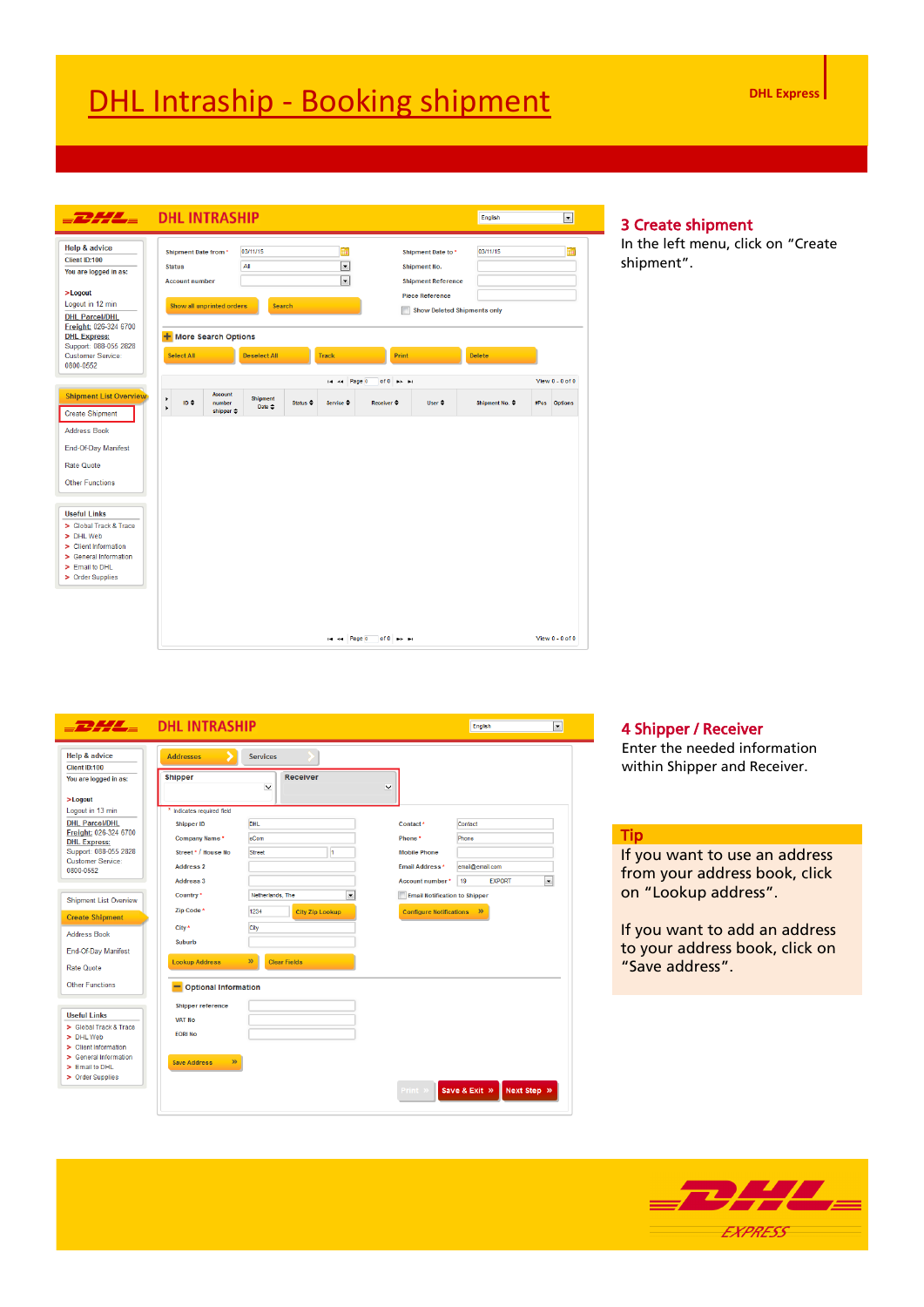| <b>Help &amp; advice</b>       | <b>Addresses</b>        | ◢                                 | <b>Services</b>        | 5                          |                 |                     |                         |             |               |
|--------------------------------|-------------------------|-----------------------------------|------------------------|----------------------------|-----------------|---------------------|-------------------------|-------------|---------------|
| Client ID:100                  |                         |                                   |                        |                            |                 |                     |                         |             |               |
| You are logged in as:          |                         | * Indicates required field        |                        |                            |                 |                     |                         |             |               |
| $>$ Logout                     |                         | <b>Shipment Status*</b>           |                        |                            |                 | Shipment Date *     | 03/11/15                |             | m             |
| Logout in 14 min               |                         |                                   |                        |                            |                 | Shipper reference * |                         |             |               |
| <b>DHL Parcel/DHL</b>          |                         | C Non-dutiable<br><b>Dutiable</b> |                        |                            |                 |                     |                         |             | ▼             |
| Freight: 026-324 6700          |                         |                                   |                        |                            |                 | Description *       |                         |             |               |
| <b>DHL Express:</b>            |                         | <b>Declared Value</b>             |                        | <b>EUR</b>                 | $\vert \nabla$  |                     |                         |             |               |
| Support: 088-055 2828          |                         |                                   |                        |                            |                 |                     |                         |             |               |
| Customer Service:<br>0800-0552 | <b>Services</b>         |                                   |                        |                            |                 |                     |                         |             |               |
|                                | Select $\triangle$      | Service ≙                         |                        | <b>Delivered By ≙</b>      |                 | Book By $\div$      | Latest Pickup $\hat{=}$ |             | Price ≙       |
|                                | $\Box$                  | <b>EXPRESS 09:00 FU</b>           |                        | 04 Nov 2015 before 9:00    |                 | 18:00               | 20:00                   |             |               |
| <b>Shipment List Overview</b>  | $\Box$                  | EXPRESS 12:00 EU                  |                        | 04. Nov. 2015 before 12:00 |                 | 18:00               | 20:00                   |             |               |
| <b>Create Shipment</b>         | $\overline{\mathbf{v}}$ | <b>EXPRESS WORLDWIDE EU</b>       |                        | 04. Nov. 2015 end of day   |                 | 18:00               | 20:00                   |             |               |
| <b>Address Book</b>            | г                       | <b>EXPRESS ENVELOPE</b>           |                        | 04. Nov. 2015 end of day   |                 | 18:00               | 20:00                   |             |               |
|                                |                         |                                   |                        |                            |                 |                     |                         |             |               |
| End-Of-Day Manifest            |                         | <b>Predefined Package</b>         | Weight kg <sup>*</sup> | Length cm                  | <b>Width cm</b> | <b>Height cm</b>    | <b>Piece Reference</b>  | <b>Type</b> | <b>Action</b> |
|                                |                         | $\overline{\phantom{a}}$          |                        |                            |                 |                     |                         | <b>COL</b>  | $+ - +$       |
|                                |                         |                                   |                        |                            |                 |                     |                         |             |               |
| <b>Rate Quote</b>              |                         |                                   |                        |                            |                 |                     |                         |             |               |
| <b>Other Functions</b>         |                         |                                   |                        |                            |                 |                     |                         |             |               |
|                                |                         |                                   |                        |                            |                 |                     |                         |             |               |
| <b>Useful Links</b>            |                         |                                   |                        |                            |                 |                     |                         |             |               |

### 5 Services

Select here if your shipment is non-dutiable or dutiable (1).

Select the shipping date and fill in your shipper reference and description (2).

Choose the preferred service for your shipment (3).

For every item, fill in the weight and dimensions (4).

#### Tip

If you use standard packaging, you can add these packages as standards at "Action".

This way, you don't have to fill in the weight and dimensions at every shipment.

#### 6 Services optional information

You can use the "Piece Generator" to add multiple pieces with the same weight quick and easy (1).

Choose the wanted extra service options (2).

Select a billing option (3).

When you are ready click "Print" or "Save & exit".

If you want to create export documents or book a pick-up, click Next".

|                                                                                                                                                             | <b>Add Another Piece</b>                                                                                                                             |  |  |  |  |  |
|-------------------------------------------------------------------------------------------------------------------------------------------------------------|------------------------------------------------------------------------------------------------------------------------------------------------------|--|--|--|--|--|
| <b>Optional Information</b><br>1<br><b>Shipment Weight (kg)</b><br><b>Piece Generator</b><br><b>No of Pieces</b><br>$\mathcal{D}$<br><b>Generate pieces</b> |                                                                                                                                                      |  |  |  |  |  |
| $\overline{2}$                                                                                                                                              | <b>Extra service options</b><br><b>Saturday delivery</b><br>Insurance:                                                                               |  |  |  |  |  |
| 3                                                                                                                                                           | <b>Billing options</b><br><b>Bill transport charges</b><br><b>Make Default</b><br>$\overline{\phantom{a}}$<br>19<br>19<br>- Shipper<br>to            |  |  |  |  |  |
|                                                                                                                                                             | <b>Estimated Total Price of Shipment</b><br>(VAT and additional Surcharges may apply)                                                                |  |  |  |  |  |
|                                                                                                                                                             | <b>Totals</b><br>No. of Pieces<br>$\mathbf{0}$<br>No. of Pallets: 0<br><b>Shipment No.:</b><br>Physical Weight: 0.0 kg<br><b>Billing Weight: 0.0</b> |  |  |  |  |  |
|                                                                                                                                                             | Save & Exit »<br>« Previous<br>Print »                                                                                                               |  |  |  |  |  |

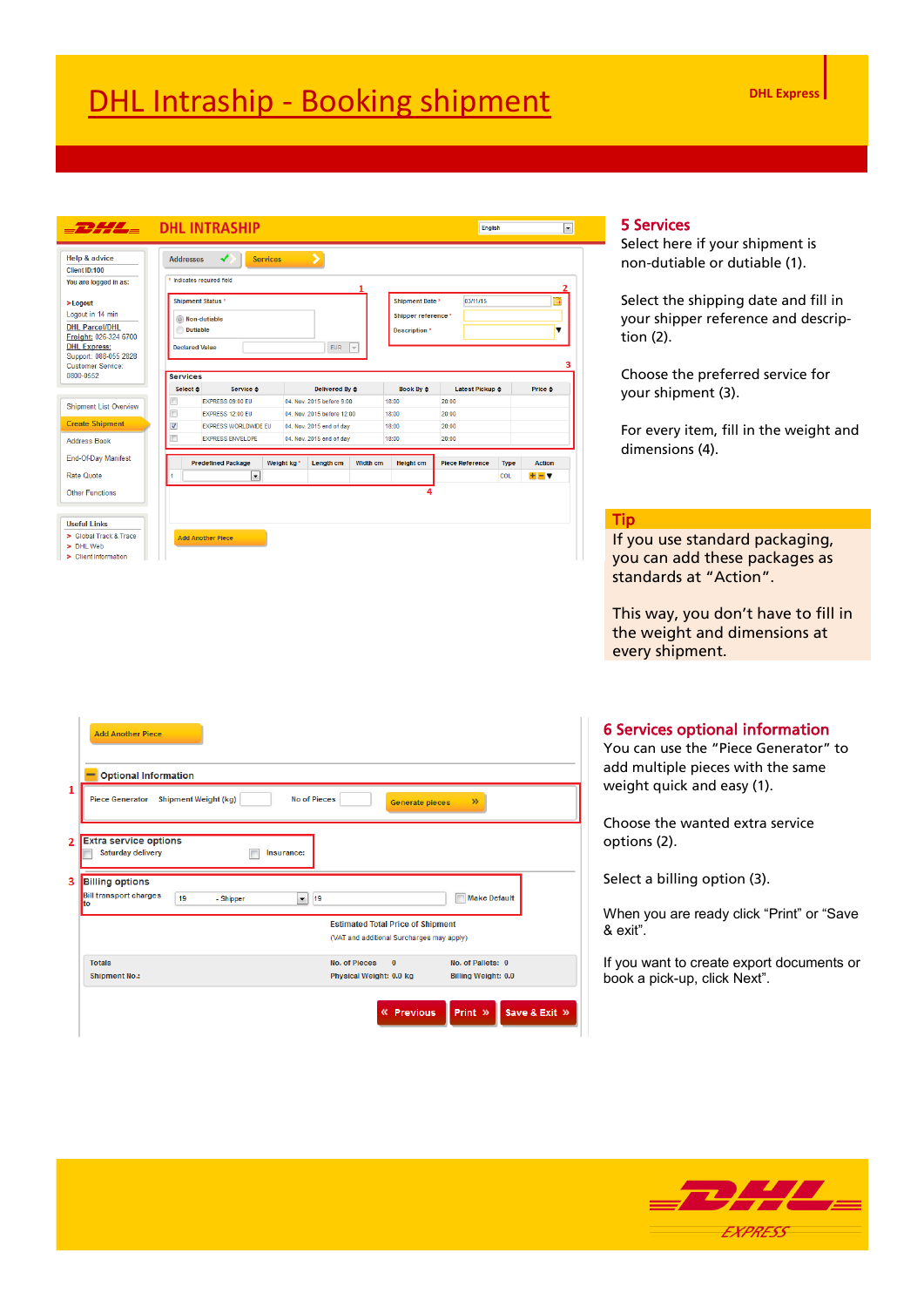| Client ID:100                                     | <b>Addresses</b>                      | <b>Services</b>                                        | <b>Export</b><br><b>Document</b> |                            |                                                                   |                             |                                                  |                          |
|---------------------------------------------------|---------------------------------------|--------------------------------------------------------|----------------------------------|----------------------------|-------------------------------------------------------------------|-----------------------------|--------------------------------------------------|--------------------------|
| You are logged in as:                             | <b>Export Document Details</b>        |                                                        |                                  |                            |                                                                   |                             |                                                  |                          |
| $>$ Logout                                        | Invoice Type *                        | Proforma Invoice                                       | $\overline{\phantom{a}}$         |                            | <b>Position in Company</b>                                        |                             |                                                  |                          |
| Logout in 14 min                                  | Invoice Date *                        | 03/11/15                                               | a.                               |                            | Remark                                                            |                             |                                                  |                          |
| <b>DHL Parcel/DHL</b>                             | <b>Invoice No.</b>                    |                                                        |                                  |                            | <b>City Name of Liability</b>                                     |                             |                                                  |                          |
| Freight: 026-324 6700                             | <b>Export Type *</b>                  | P - permanent                                          | $\overline{\phantom{a}}$         |                            | <b>Export Incoterm</b>                                            |                             | DAP                                              | $\overline{\phantom{0}}$ |
| <b>DHL Express:</b>                               | <b>Export Reason*</b>                 |                                                        |                                  |                            |                                                                   |                             |                                                  |                          |
| Support: 088-055 2828<br><b>Customer Service:</b> |                                       |                                                        |                                  |                            |                                                                   |                             |                                                  |                          |
| 0800-0552                                         |                                       |                                                        | лÍ.                              |                            |                                                                   |                             |                                                  |                          |
|                                                   |                                       | Print at the invoice a Preferential Origin Declaration |                                  |                            |                                                                   |                             |                                                  |                          |
| <b>Shipment List Overview</b>                     |                                       |                                                        |                                  |                            |                                                                   |                             |                                                  |                          |
|                                                   |                                       | Print at the invoice a CITIES Declaration              |                                  |                            |                                                                   |                             |                                                  |                          |
| <b>Create Shipment</b>                            | <b>Items</b>                          |                                                        |                                  |                            |                                                                   |                             |                                                  |                          |
| <b>Address Book</b>                               | Description *                         | <b>Commodity Code</b>                                  | Quant. *                         | Unit<br>Value <sup>*</sup> | <b>Net Weight</b><br>(kq)                                         | <b>Gross</b><br>Weight (kg) | Country of Origin*                               | <b>Action</b>            |
| End-Of-Day Manifest                               | 1 <sub>0</sub>                        |                                                        | 1                                |                            |                                                                   |                             | Netherlands, The                                 | ▼                        |
| <b>Rate Quote</b>                                 |                                       |                                                        |                                  |                            |                                                                   |                             |                                                  |                          |
|                                                   |                                       |                                                        |                                  |                            |                                                                   |                             |                                                  |                          |
| <b>Other Functions</b>                            |                                       |                                                        |                                  |                            |                                                                   |                             |                                                  |                          |
|                                                   |                                       |                                                        |                                  |                            |                                                                   |                             |                                                  |                          |
|                                                   | <b>Add Item</b>                       |                                                        |                                  |                            |                                                                   |                             |                                                  |                          |
| <b>Useful Links</b>                               |                                       |                                                        |                                  |                            |                                                                   |                             |                                                  |                          |
| > Global Track & Trace                            |                                       |                                                        |                                  |                            |                                                                   |                             |                                                  |                          |
| > DHL Web                                         | - Change Invoice Address              |                                                        |                                  |                            |                                                                   |                             |                                                  |                          |
| > Client Information<br>> General Information     |                                       |                                                        |                                  |                            |                                                                   |                             |                                                  |                          |
| > Email to DHL                                    | <b>Search Address</b>                 | $\mathcal{P}$                                          | <b>Test Bedriif</b>              |                            |                                                                   |                             |                                                  |                          |
| > Order Supplies                                  |                                       |                                                        |                                  |                            |                                                                   |                             |                                                  |                          |
|                                                   | <b>Totals</b><br><b>Shipment No.:</b> |                                                        |                                  |                            | No. of Pieces<br>$\blacktriangleleft$<br>Physical Weight: 10.0 kg |                             | No. of Pallets: 0<br><b>Billing Weight: 10.0</b> |                          |

#### 7 Export document

Select an invoice type (1) and fill in all the necessary information.

Click on "Add item" to add a description (2).

Click on "Print".

After printing click on "Save & exit" when you are done or click on "Next" to book a pick-up.

#### Tip

If you have standard export items, you can add your standard items by clicking on "Action".

This way you wont have to fill in all the item values in the future.

|                                              | $E = 1$ DHL INTRASHIP                                                                                                                          | $\overline{\phantom{0}}$<br><b>English</b>     |
|----------------------------------------------|------------------------------------------------------------------------------------------------------------------------------------------------|------------------------------------------------|
| <b>Help &amp; advice</b><br>Client ID:100    | <b>Export</b><br><b>Services</b><br>Pickup<br><b>Addresses</b><br><b>Document</b>                                                              |                                                |
| You are logged in as:                        | <b>Book a Pickup</b>                                                                                                                           |                                                |
| $>$ Logout<br>Logout in 29 min               | <b>Set Pickup Defaults</b>                                                                                                                     |                                                |
| <b>DHL Parcel/DHL</b>                        | 03 11 15<br>鬸<br>Pickup Date (dd/mm/yy) *<br>Collections in your area are available                                                            |                                                |
| Freight: 026-324 6700<br><b>DHL Express:</b> | between 10:30 and 20:00. The latest time a<br>11:14<br>pickup request can be made for collection<br>Ready-by Time (hh:mm) *<br>today is 18:00. |                                                |
| Support: 088-055 2828                        | 20:00<br>Closing Time (hh:mm) *                                                                                                                | Please allow at least a 120 minutes window for |
| Customer Service:<br>0800-0552               | <b>Special Instructions for</b><br>your collection to take place.<br><b>DHL</b>                                                                |                                                |
|                                              |                                                                                                                                                |                                                |
| <b>Shipment List Overview</b>                | Location of Package(s)*                                                                                                                        |                                                |
| <b>Create Shipment</b>                       | $\mathbf{v}$<br><b>Pickup History</b>                                                                                                          |                                                |
| <b>Address Book</b>                          |                                                                                                                                                |                                                |
| End-Of-Day Manifest                          | -<br><b>Select Pickup Address</b>                                                                                                              |                                                |
| Pickup                                       | $\mathcal{D}$<br><b>Search Address</b>                                                                                                         |                                                |
| Rate Quote                                   |                                                                                                                                                |                                                |
| Other Functions                              |                                                                                                                                                |                                                |
|                                              |                                                                                                                                                |                                                |
|                                              |                                                                                                                                                |                                                |
| <b>Useful Links</b>                          | <b>Book Pickup »</b><br>« Vorige<br>Print »                                                                                                    | <b>Continue Without Booking »</b>              |
| > Global Track & Trace                       |                                                                                                                                                |                                                |
| > DHL Web                                    |                                                                                                                                                |                                                |
| > Client Information                         |                                                                                                                                                |                                                |
| > Email to DHL                               |                                                                                                                                                |                                                |
| > Order Supplies                             |                                                                                                                                                |                                                |

#### 8 Booking the pick-up

Click on "Search address" and select the pick-up address.

Fill in all needed information an click on "Book pickup".